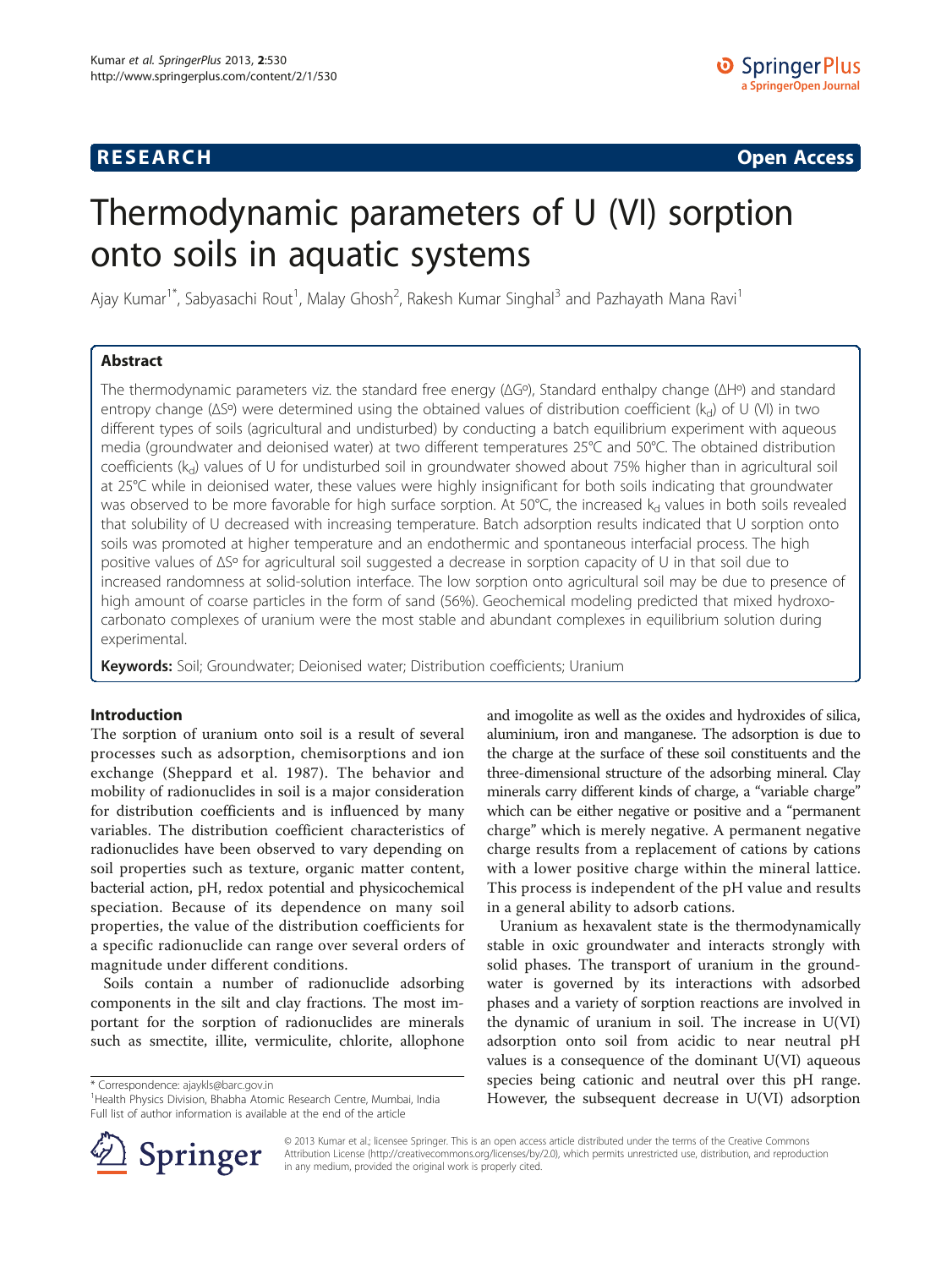with increasing basic pH values results from the dominant U(VI) aqueous species being anionic U(VI) carbonate complexes (Tripathi [1984,](#page-6-0) Hsi and Langmuir, [1985,](#page-6-0) Waite et al. [1994](#page-6-0), McKinley et al. [1995,](#page-6-0) Turner et al. [1996\)](#page-6-0). In the absence of dissolved carbonate, uranium sorption to iron oxide and clay minerals has been shown to be extensive and remain at a maximum at pH values near and above neutral pH (Hsi and Langmuir [1985\)](#page-6-0). However, in the presence of carbonate and organic complexants, U(VI) adsorption has been shown to be substantially reduced or inhibited. Even differences in partial pressures of  $CO<sub>2</sub>$  have a major effect on uranium adsorption at neutral pH conditions. Waite et al. [\(1994\)](#page-6-0), showed that the percent of U(VI) adsorbed onto ferrihydrite decreases from 97 to 38% when  $CO<sub>2</sub>$  is increased from ambient (0.03%) to elevated (1%) partial pressures. Kaplan and Serne ([1995\)](#page-6-0) noted that U (VI) adsorption typically increases with increasing ionic strength of an oxidized aqueous solution. The presence of increasing concentrations of other dissolved ions, such as  $Ca^{2+}$ ,  $Mg^{2+}$ and  $K^+$  will displace the U (VI) ions adsorbed onto mineral surface sites and release U(VI) into the aqueous solution. Therefore, the mobility of U(VI) is expected to increase in high ionic-strength solutions.

Naturally occurring organic matter in soils is also important in the adsorption of uranium. Several mechanisms have been proposed for U(VI) adsorption by organic matter (Kaplan and Serne [1995\)](#page-6-0). The adsorption of uranium to humic substances may occur through ion exchange and complexation processes that result in the formation of stable U (VI) complexes involving the acidic functional groups (Idiz et al. [1986,](#page-6-0) Shanbhag and Choppin [1981](#page-6-0)). Alternatively, Nash et al. [\(1981\)](#page-6-0) has suggested that organic material may act to reduce dissolved U (VI) species to U (IV). Organic matter generally reduces anion adsorption due to the formation of organic coatings on the surface anion adsorbing minerals.

Distribution coefficient is a useful parameter for comparing the sorptive capacity of different soils or materials for any particular ion, when they are measured under the same experimental conditions. The mobility of metals in the environment are directly related to their partitioning between solid and liquid phases and therefore, are directly related to their distribution coefficients, which indicate the capability of a sorbent to retain a solute and the extent of its movement to the liquid. Since data of thermodynamic parameters for U sorption in Indian soils are limited. Therefore, the objective of the present study is to obtain the distribution coefficients of U in soils (agricultural and undisturbed) under different aqueous media (groundwater and deionised water)) at two particular temperatures using a batch equilibrium experiment and subsequently to determine the thermodynamic parameters viz. ΔGº, ΔHº and ΔSº.

## Experimental

Two bulk composite surface (depth upto15cm) soil samples representing undisturbed and agricultural soil of 1 kg each were collected from two different sites in Mumbai (India). The collected soil samples were dried at 110°C for 24 h, powdered, homogenized and sieved through 110 mesh sizes. The powdered samples were thoroughly mixed with each other and washed thrice with deionised water for 7 days. The solid phase was allowed to settle by gravity and the washing solution was discarded. After washing, samples were further dried at 110°C, placed in conical flasks and stored as stock samples for experimental work.

A batch equilibrium experiment was conducted to determine the distribution coefficient of U in both soils under two different aqueous media viz. groundwater and deionised water. The distribution coefficient was calculated using batch method formula. Each of 5 g dried soil samples was placed in PTFE containers with lid to avoid significant sorption at higher pH on glass ware and equilibrated for 7 days with each of 150 mL groundwater and deionised water containing 10 mgL<sup>-1</sup> of uranium prepared from standard solutions  $(1 \text{ gL}^{-1})$  of uranyl nitrate hexahydrate (USA make) followed by shaking using shaker at 25°± 1°C and 50°± 2°C in an incubator. After equilibration time, the samples of each set were centrifuged, filtered through 0.45 μm filter paper and concentration of U in the equilibrium solution was determined using laser fluorimetery (Quantalase Indore, India) in which a pulsed nitrogen laser is used to excite uranyl species present in the samples at 337.1 nm which on deexcitation gives out fluorescence peaking at 496, 516 and 540 nm. Finally standard addition technique was followed for the estimation of uranium in the samples. The instrument was calibrated in the range of 1–100 μg/L. 5% sodium pyrophosphate in ultra pure water was used as fluorescence reagent. Relative standard deviation (RSD) was calculated to be 3–8%. Quality assurance was carried out by spike recovery, replicate analysis and cross method checking. The pH of the equilibrated solution ranged from 7.8 to 8.0. Sample preparations, procedures and conditions for the experiments were the same to achieve reproducible results in order to make comparisons. The ionic composition of equilibrium solutions of both aqueous media was determined by Ion-chromatography system (DIONEX, 600) using conductivity suppressor as given in Table [1](#page-2-0).  $HCO_3$ <sup>-</sup> and  $CO_3$ <sup>2-</sup> were estimated titrimetrically using autotitrator (Metrohm-798 MPT Titrino). Using an Eh pH equation for water electrode, the Eh value determined to be +0.8 V at  $P_{O2} = 1$  atm. The particle size distribution of soil samples was determined using a laser diffraction particle size analyzer (CILAS, France, Model 1190). Prior to the experiments, U concentrations in groundwater, deionised water and soils as a background concentration were also determined. The activity levels of uranium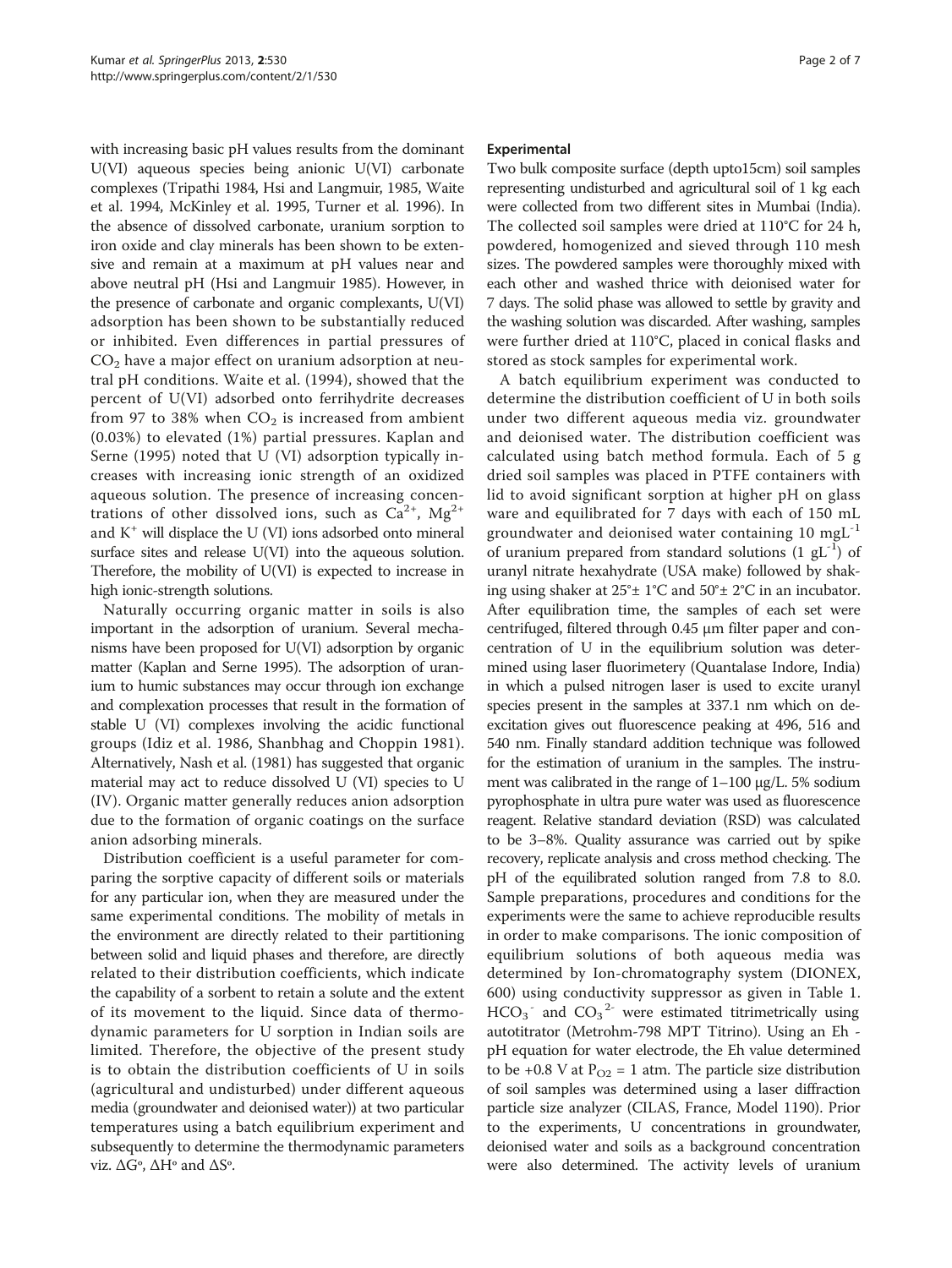<span id="page-2-0"></span>Table 1 Average value of ionic composition in equilibrium solutions of soils in two different aqueous media at 25°C

| lonic components                    | <b>Values</b> |                        |  |  |  |  |  |
|-------------------------------------|---------------|------------------------|--|--|--|--|--|
|                                     | Groundwater   | <b>Deionised water</b> |  |  |  |  |  |
| $U$ (µg $L^{-1}$ )                  | 78            | 111                    |  |  |  |  |  |
| $Cl^{-1}$ (mgL <sup>-1</sup> )      | 12            | 6                      |  |  |  |  |  |
| $NO3-1(mqL-1)$                      | 2             | <b>ND</b>              |  |  |  |  |  |
| $SO_4^2(mgl^{-1})$                  | 8             | 2                      |  |  |  |  |  |
| $HCO3-1$ (mgL <sup>-1</sup> )       | 308           | <b>ND</b>              |  |  |  |  |  |
| CO <sub>3</sub> <sup>2</sup> (mq/L) | 1.6           | <b>ND</b>              |  |  |  |  |  |
| $Na^{+1}(mgl^{-1})$                 | 14            | 5                      |  |  |  |  |  |
| $K^{+1}(mqL^{-1})$                  | 1.8           | 1.2                    |  |  |  |  |  |
| $Mg^{+2}(mgl^{-1})$                 | 6             | 2.4                    |  |  |  |  |  |
| $Ca^{+2}(mgl^{-1})$                 | 7             | 2                      |  |  |  |  |  |

 $(238)$  in soils before experiment were estimated using Gamma spectrometry system (HPGe, 50% relative efficiency) after attaining the secular equilibrium between  $^{226}$ Ra,  $^{214}$ Pb and  $^{214}$ Bi in the  $^{238}$ U decay chain. All the experimental data were the averages of duplicate or triplicate measurements.

FTIR (Bruker, Germany) spectra for both soils were obtained using platinum attenuated total reflection (ATR) technique. All spectra were recorded using a resolution of  $4 \text{ cm}^{-1}$  (wave number) and equal measurement conditions  $(3900-450 \text{ cm}^{-1}, 40 \text{ scans}, \text{ scans means } 16 \text{ repetitions of a})$ single FT-IR measurement).

The total carbon and nitrogen in soils were estimated using C H N S-O elemental analyser (Flash EA 1112 Series, Thermo Finnigan, Italy).

The sorption of uranium onto soil expressed in terms of distribution coefficient  $(k_d)$  was calculated according to Equation (1) [Ajay Kumar et al. [2013,](#page-6-0) Lu et al. [2011](#page-6-0), Chen et al. [2008](#page-6-0), Hu et al. [2011](#page-6-0), Zuo et al. [2011\)](#page-6-0)

$$
k_d \left(\frac{mL}{g}\right) = \left[ \left(\frac{C_i - C_e}{C_e}\right) \right] X \frac{V}{m}
$$
 (1)

where,  $C_{i}$  = initial concentration of U in the solution;  $C_e$  = concentration of U in the solution after reaching equilibrium,  $V =$  volume of the contact solution (mL) and  $m =$  mass of the soil (g).

Equilibrium distribution of aqueous species of U at major ionic components of equilibrium solution was calculated by the geochemical model which is based on an extensive thermodynamic data base of uranium complexes with various ligands such as hydroxide, chloride, nitrate, carbonate, fluoride, sulphate, bicarbonate etc.

The thermodynamic parameters can be determined from the thermodynamic equilibrium constant,  $K^0$ (or the thermodynamic distribution coefficient) which is defined as

$$
K^0 = \frac{a_s}{a_e} = \frac{\gamma_s C_s}{\gamma_e C_e} \tag{2}
$$

where  $a_s$  = activity of adsorbed U on soil,  $a_e$  = activity of U in solution at equilibrium,  $y_s$  = the activity coefficient of adsorbed U,  $\gamma_e$  = the activity coefficient of U in equilibrium solution,  $C_s$  = concentration of adsorbed U on soil.

The expression of  $K^0$  can be simplified by assuming that the concentration in the solution approaches zero resulting in  $C_s$  →0 and  $C_e$  →0 and the activity coefficients approach unity at these very low concentrations (Biggar and Cheung [1973,](#page-6-0) Calvet R. [1989\)](#page-6-0). Equation (2) can be written as:

$$
C_s \to 0 \frac{C_s}{C_e} = \frac{a_s}{a_e} = K^0 = k_d \tag{3}
$$

Hence,  $\Delta G^0$  (kJ mol<sup>-1</sup>) at temperature T (in Kelvin) was calculated as follows:

$$
\Delta G^0 = -RT \ln k_d \tag{4}
$$

where  $R$  is the gas constant (8.314 Jmol<sup>-1</sup>K<sup>-1</sup>), T is the temperature in Kelvin.

Moreover, since the adsorption isotherms have been measured at two temperatures, the heat of adsorption can be calculated. The temperature dependency of distribution coefficient  $(k_d)$  obeyed the van't Hoff equation which can be written in the form of  $\Delta H^0$ 

$$
\ln\left(\frac{k_{d(1)}}{k_{d(2)}}\right) = \frac{\Delta H^0}{R} \left[\frac{1}{T_2} - \frac{1}{T_1}\right]
$$
\n<sup>(5)</sup>

and  $k_{d(1)}$  and  $k_{d(2)}$  are the distribution coefficients at two temperatures  $T_1$  and  $T_2$  (in Kelvin) respectively.

 $\Delta S^0$  (J mol<sup>-1</sup> K<sup>-1</sup>) was calculated as (Hu et al. [2010](#page-6-0), Yang et al. [2010](#page-6-0), [2012\)](#page-6-0)

$$
\Delta S^0 = \left(\frac{\Delta H^0 - \Delta G^0}{T}\right) \tag{6}
$$

## Results and discussions

## Soil texture

Agricultural soils collected from the depth of <15 cm at the sampling site were sandy silt loam in the form of 3% clay ( $\langle 2 \mu m$ ), 41% silt ( $\langle 2 - 53 \mu m$ ) and 56% sand ( $> 63 \mu m$ ) whereas undisturbed soils were found to be silty-sand loam with the distribution as 5% clay, 61% silt and 34% sand. The mean of bulk density, porosity and moisture content of both soils were determined to be 1.64 gm/cc, 36% and 2.21% respectively. Average soil particle density was assumed to be  $2640 \text{ kg/m}^3$ .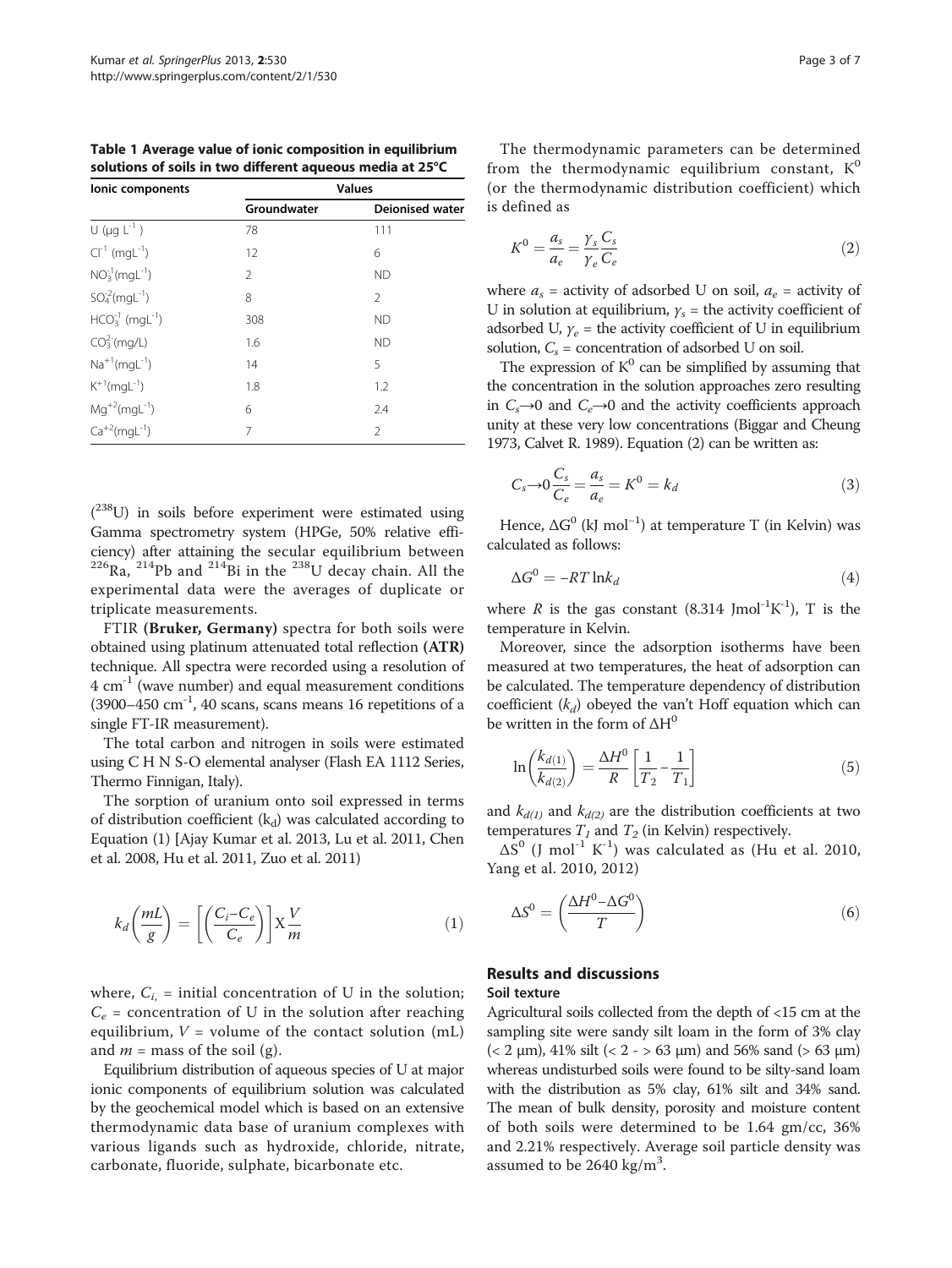#### Uranium sorption onto soils at two different temperatures

In the previous study, sorption of U in seawater-sediment system was studied using batch method and concluded that distribution coefficient  $(k_d)$  are not only dependent on sediment properties but also on the kinds of minerals in sediments (Ajay Kumar et al. [2013](#page-6-0)). In this study, the sorption of U onto undisturbed and agricultural soil in terms of  $k_d$  values was initially examined in groundwater and deionised water system at two different temperatures under the similar laboratory conditions. Table 2 illustrates the physical properties of soils including  $k_d$  values of U in two different aqueous media at 25°C and 50°C.

In undisturbed soil, at 25°C, the average extraction rate of U in groundwater and deionised water was determined to be 0.054% per day and 0.11% per day respectively whereas for agricultural soil, there was an almost similar extraction rate of 0.10% per day in both aqueous medium. Similarly, the average extraction rate at 50°C, for undisturbed soil was found to be 0.051% per day and 0.08% per day for groundwater and deionised water respectively and for agricultural soil, the extraction rate was about 0.06% per day in both medium. At 25°C, for undisturbed soil, the extraction rate in groundwater was about 50% slower than in deionised water suggesting that groundwater was observed to be more favorable for high surface sorption of U onto such soils. Prior to the experiments, mean concentrations of U in groundwater, deionised water and soils as a background concentration were determined to be 3  $\mu$ gL<sup>-1</sup>, < 0.2  $\mu$ gL<sup>-1</sup> and 1.7  $\mu$ gg<sup>-1</sup>respectively.

The ratio of obtained  $k_d$  values of U for undisturbed soil in groundwater to deionised water was found to be 1.92 and 1.58 at 25°C and 50°C respectively whereas for agricultural soil this ratio was obtained to be almost constant as 1.14 for both temperature. This clearly shows that the sorption of uranium onto undisturbed soil was found to be stronger than agricultural soil in both aqueous media at 25°C. The high sorption onto undisturbed soil may be due to presence of high amount of finer particles in the form of silt (61%) and clay (5%) and less content of sand (34%). The finer the particles, the greater the exchange surfaces of U and higher the binding capacity. The low sorption onto agricultural soil may be due to presence of high amount of coarse particles in the form of sand (56%). Due to high content of sand, availability of exchange surfaces for U in soil is small and subsequently it released into the groundwater leading to low  $k_d$ . The another reason

for low  $k_d$  in agricultural soil might be due to low abundances of total carbon content caused for the poor sorption and complexation processes on organic soil constituents. The ratio of carbon content in undisturbed to agricultural soil was observed to be 2.26.

At high temperature (50°C), enhanced  $k_d$  values in both soils indicates that sorption increases as temperature increases. This may be due to increase in diffusion rate of U (VI) into the pores of soils (Chen et al. [2009](#page-6-0); Zhao et al. [2010\)](#page-6-0). Changes in the soils pore sizes as well as an increase in the number of active sorption sites due to breaking of some internal bonds near soil surface edge are generally expected at higher temperatures. Therefore, the increase in temperature may result in the increase in proportion and concentration of U(VI) in solution, the affinity of U(VI) to the soil surface and the potential charge of soil surface (Ghosh et al. [2008\)](#page-6-0).

Kaplan et al. [\(1998\)](#page-6-0) investigated the adsorption of U (VI) on natural sediment (a silty loam and very coarse sand) containing carbonate minerals in groundwater system and found the  $k_d$  values greater than 400 Lkg<sup>-1</sup> at pH > 10. Gamerdinger et al. ([1998](#page-6-0)) conducted a series of experiments to measure the adsorption of U(VI) on sediments (medium coarse sand, fine sand and silt loam) in groundwater at pH 8.4 under partial moisture saturation conditions and found as increasing trend of  $k_d$  values with moisture saturation content. US EPA [1999,](#page-6-0) has reported the soil- water  $k_d$  values in the range of 0.4 – 250000 Lkg<sup>-1</sup> at pH 8 for U in the look-up-table.

#### Thermodynamic studies

The determination of the thermodynamic parameters (ΔHº, ΔSº and ΔGº) for U(VI) as given in Table [3](#page-4-0) can provide mechanism insights into U(VI) adsorption onto soils. The values of the standard enthalpy change  $(\Delta H^{\circ})$ were positive in both soils, indicating that it is an endothermic process for U adsorption onto soils. One possible interpretation for the endothermic process is that U(VI) ions are well solvated in water. In order to be adsorbed onto soils, U (VI) ions are denuded of their hydration sheath to some extent and this dehydration process needs energy. It is assumed that the needed energy for dehydration exceeds the exothermicity of the ions attaching to soil surfaces. The implicit assumption herein is that the adsorbed U(VI) ions are less hydrated than those in solution. The removal of water molecules from  $U(VI)$ 

Table 2 Soil characteristics including  $k_d$  values of U under two different aqueous media at 25°C and 50°C

| Soil samples          | <b>Bulk density</b><br>(qm/cc) | Porosity (%) | Moisture<br>content (%) | Sand<br>(%) | Silt<br>(%) | Clav N<br>(%) | (% ) | (%)  | Distribution coefficients $(k_d, Lkq^{-1})$ |                |                               |                |
|-----------------------|--------------------------------|--------------|-------------------------|-------------|-------------|---------------|------|------|---------------------------------------------|----------------|-------------------------------|----------------|
|                       |                                |              |                         |             |             |               |      |      | <b>Deionised water</b>                      |                | Groundwater                   |                |
|                       |                                |              |                         |             |             |               |      |      | $25^{\circ}$ C                              | $50^{\circ}$ C | $25^{\circ}$ C                | $50^{\circ}$ C |
| Undisturbed soil 1.72 |                                | 35           | 1.62                    | 34          | 61          |               | 210  | -90  | 2725± 342 3543± 365                         |                | $5246 \pm 460$ 5612 $\pm$ 572 |                |
| Agricultural soil     | - 1.67                         | 37           | 2.80                    | 56          | 41          |               | -74  | 0.84 | $2620+235$                                  | $4362+325$     | $3008 + 324$                  | 4982+452       |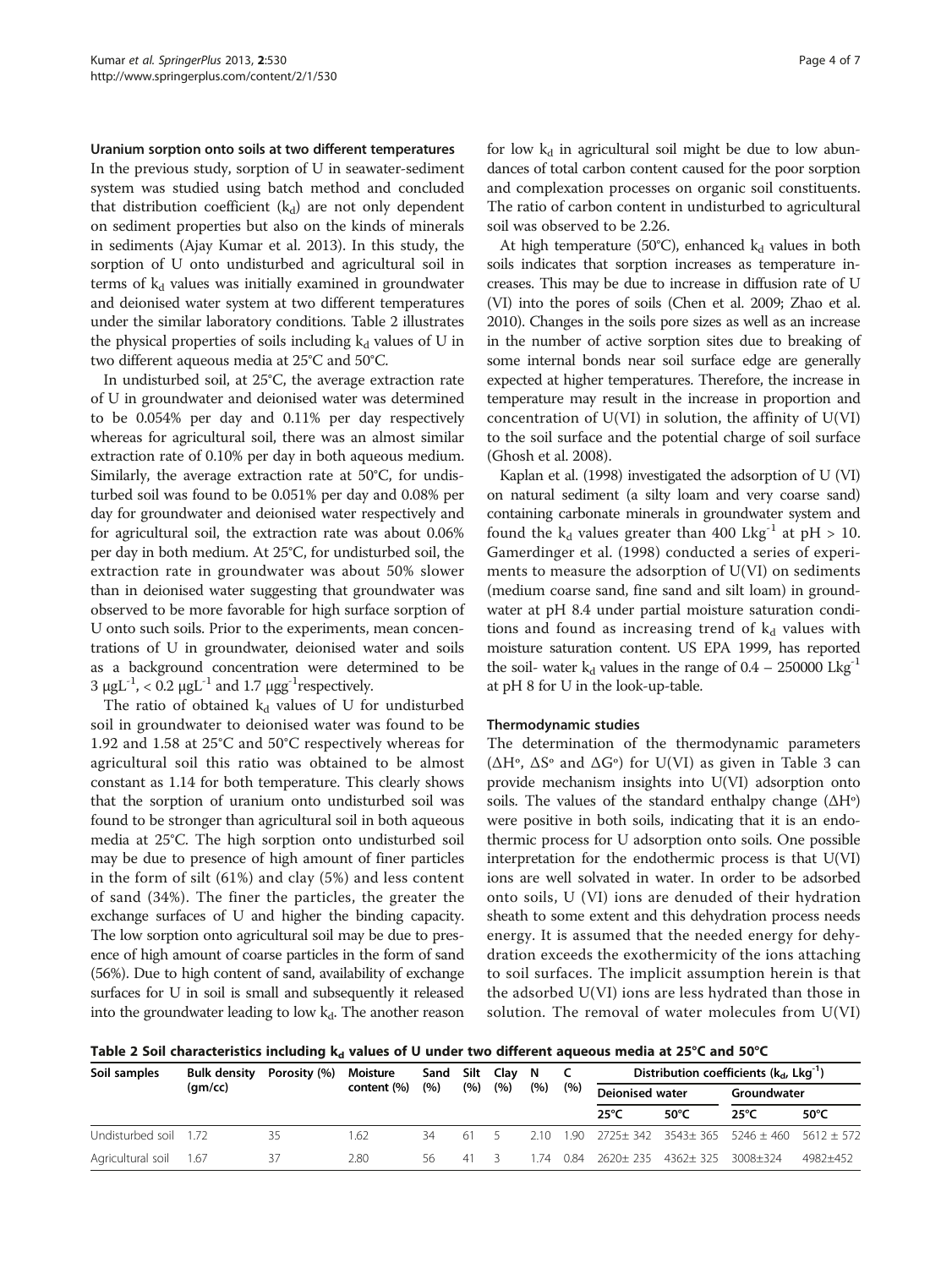| Soil samples      | $\Delta G^0$ (kJ/mol)  |                |                |                | ΔΗ <sup>0</sup> (kJ/mol) | ΔS <sup>0</sup> (J/ mol/°K) |                 |                |                |                |
|-------------------|------------------------|----------------|----------------|----------------|--------------------------|-----------------------------|-----------------|----------------|----------------|----------------|
|                   | <b>Deionised water</b> |                | Groundwater    |                | Deionised water          | Groundwater                 | Deionised water |                | Groundwater    |                |
|                   | $25^{\circ}$ C         | $50^{\circ}$ C | $25^{\circ}$ C | $50^{\circ}$ C |                          |                             | $25^{\circ}$ C  | $50^{\circ}$ C | $25^{\circ}$ C | $50^{\circ}$ C |
| Undisturbed soil  | $-19.60$               | $-20.45$       | $-21.22$       | $-2139$        | 8.41                     | 2.16                        | 94              | 89             | 78             | 73             |
| Agricultural soil | $-19.50$               | $-20.76$       | $-19.84$       | $-21.09$       | 1631                     | 16.15                       | 120.            | 115            | 121            | 115            |

<span id="page-4-0"></span>Table 3 The Obtained thermodynamic parameters for U sorption onto soils in two different aqueous media at 25°C and 50°C

ions is essentially an endothermic process and the endothermicity of the desolvation process exceeds the enthalpy of sorption to a considerable extent (Yang et al. [2010, 2011a](#page-6-0), Hu et al. [2010](#page-6-0)).

The values of the Gibbs free energy change  $(\Delta G^{\circ})$  were all negative at two temperatures studied herein as expected for a spontaneous process under our experimental conditions. The higher the reaction temperature, the more negative the value of  $\Delta G^{\circ}$ , indicating that the adsorption reaction is more favorable at elevated temperatures (Hu et al. [2010](#page-6-0)). At higher temperature, U(VI) ions are readily dehydrated and thereby their sorption becomes more favorable. The  $\Delta G^{\circ}$  values were observed to be relatively higher for undisturbed soils at both temperatures which might be due to high silt and clay content and low moisture content.

However, the values of the standard entropy change  $(\Delta S^{\circ})$  in soils were all positive for U(VI) sorption onto soils, which indicates that during the whole adsorption process, some structural changes occurs on soils surface and thus leading to an increase in the disorderness at the soil- water interface (Hu et al. [2010](#page-6-0)). In addition, whether or not a surface adsorption reaction is an associative or dissociative mechanism, strongly depends on the value of  $\Delta S^{\circ}$ . When the value of  $\Delta S^{\circ}$  is higher than  $-10$  kJ mol<sup>-1</sup>, a dissociative mechanism controls adsorption (Hu et al. [2010](#page-6-0), Yang et al. [2010](#page-6-0), [2012\)](#page-6-0). The large  $\Delta S^{\circ}$  values at the two temperatures herein suggests

that a dissociative mechanism is responsible for U(VI) adsorption onto soils.

The higher values obtained for ΔSº in agricultural soil than in undisturbed soil confirmed that agricultural soil has comparatively low sorption capacity for U which leads to less  $k_d$ . Furthermore, the decreased  $\Delta S^{\circ}$  values at elevated temperature in both soils revealed the more efficient sorption at higher temperature (Yang et al. [2009](#page-6-0), [2011b](#page-6-0), [2011c](#page-6-0), Zhao et al. [2010](#page-6-0)).

### FTIR spectroscopy

The intensity of absorption bands depends on the amount of absorbing functional groups. It reveals that a high absorption indicates a high content of the corresponding functional group whereas a low absorption band indicates a low content of this group. The FTIR spectra of undisturbed and agricultural soil are depicted in Figures 1 and [2](#page-5-0) respectively. The wave number indicates the kind of functional groups which are due to absorption. The FTIR spectrum of undisturbed soil revealed the main absorption bands at 3361  $cm^{-1}$  that represents H-bonded OH groups (alcohols, phenols, water molecules), the band at  $1630 \text{ cm}^{-1}$ related to C=O stretching vibration of carboxylic and ketonic groups and the band at 996  $cm^{-1}$ due to symmetric stretching vibration of silicate group, However the agricultural soil did not show any significant intensity of absorption band except at  $1002 \text{ cm}^{-1}$  which also indicates a silicate group.

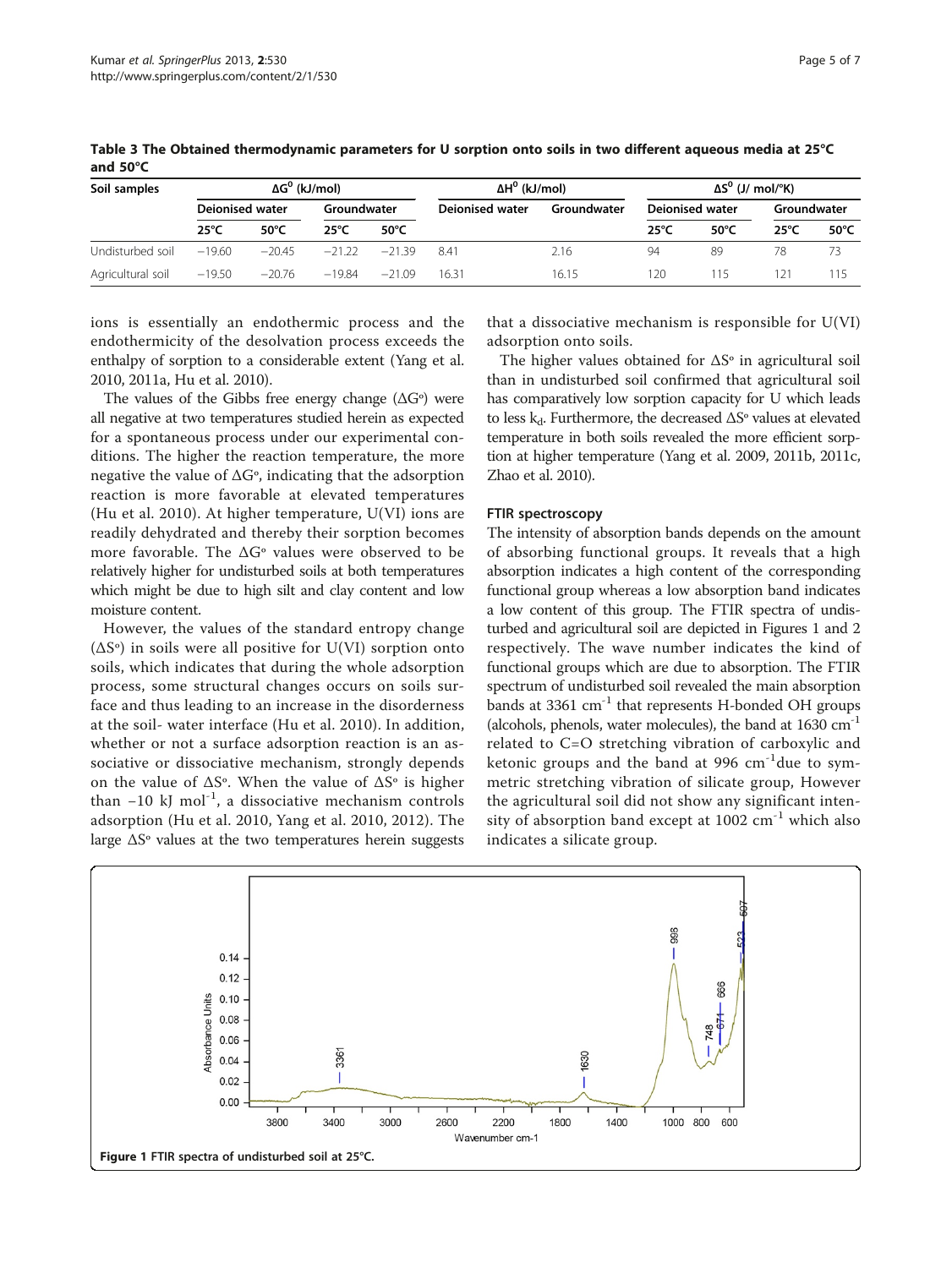<span id="page-5-0"></span>

## Speciation of U in equilibrium solution

The mean concentration of uranium in equilibrium solution of both soils in deionised water at 25°C was determined to be 111  $\mu g L^{-1}$ (~ 4.7 × 10<sup>-7</sup> M) whereas for groundwater, the mean value was 78  $\mu$ gL<sup>-1</sup>(~ 3.3 × 10<sup>-7</sup> M). Figure 3 shows the equilibrium aqueous speciation of U as a function of pH in groundwater. The predicted aqueous species as  $(\text{UO}_2)_2\text{CO}_3$   $(\text{OH})_3^{\text{-}}$  (aq) accounted for about 90% of the total dissolved U at measured pH range. Since the major aqueous species is mixed hydroxocarbonato complexes of U, therefore it is assumed that this complex is sorbed onto soil surface and caused the removal of U. Under alkaline conditions, uranium forms anionic complexes and therefore cannot be efficiently sorbed onto soil surface.

## Conclusions

The results derived from this work indicate that the thermodynamic parameters are related to both the nature of sorbate and the nature of solid particles. The thermodynamic analysis of U(VI) adsorption indicates that the surface reaction of U(VI) adsorption onto soils is an endothermic and spontaneous process. Results of thermodynamic studies revealed that U sorption reaction in both soils were less susceptible to U toxicity due to obtaining high  $k_d$  values at high temperature (50°C). But at ambient temperature (25°C), agricultural soils were more prone to U toxicity than undisturbed soil indicating that such soils will pose more problems of U contamination and its toxicity to the plants. Thus soil properties, nature of pollutant and soil environment particularly temperature needs to be